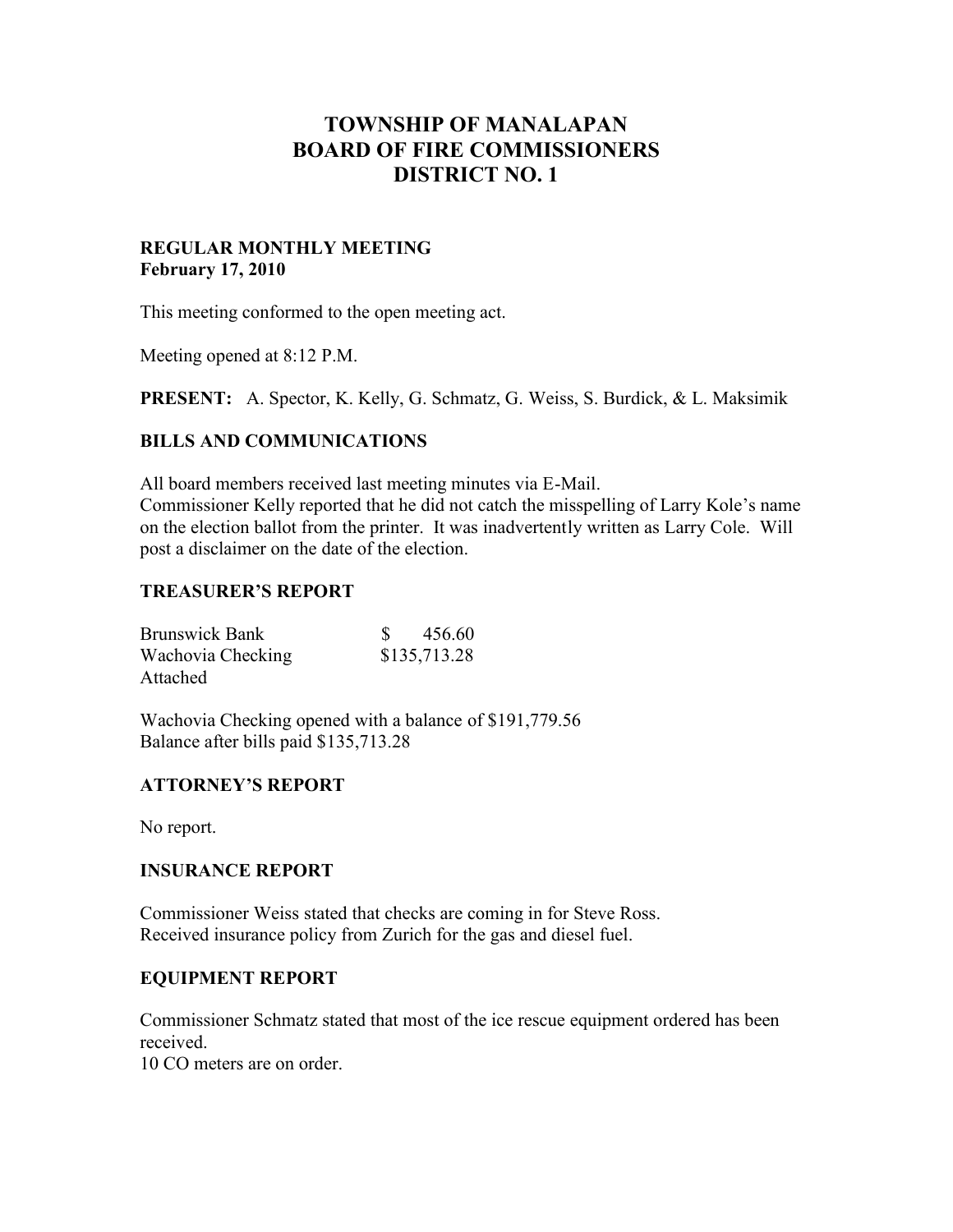## **RADIO REPORT**

MidState came and installed portables on 26-1-80, 26-1-73 & 26-1-90. They will be back to install portables on 26-1-77 & 26-1-76.

New pagers are being handed out and the old ones are being returned.

# **CHIEF'S REPORT**

Chief Burdick is meeting with the State Police on Saturday regarding the water team and trailer.

Training went very well on Saturday.

Received telephone call from Bob Kelly regarding the Route 9 (Tennent & Gordons Corner) bridge closures that are coming up.

Chief Burdick requested having someone come in and professionally clean the trucks. Would like to have a Hazmat training sometime next month.

Commissioner Kelly reported that we received an E-Z pass violation.

# **TRUCK REPORT**

26-1-73 – outlet has been installed

26-1-80 – needs a thermostat; Robopack is on truck

26-1-77 – fuel filter is loose again – need to find out why it keeps happening.

26-1-88 – needs to be checked out – leak in intake

Chief Burdick's truck is going for service.

Battery charger has been returned. Members will be informed that they are no longer allowed to borrow anything without permission from Steve or Lee first.

#### **ASSOCIATION REPORT**

No report.

## **TRUSTEES' REPORT**

No report.

#### **OLD BUSINESS**

See attached.

#### **NEW BUSINESS**

Commissioner Kelly made a motion to pay all vouchers; this was seconded by Commissioner Schmatz. All voted aye.